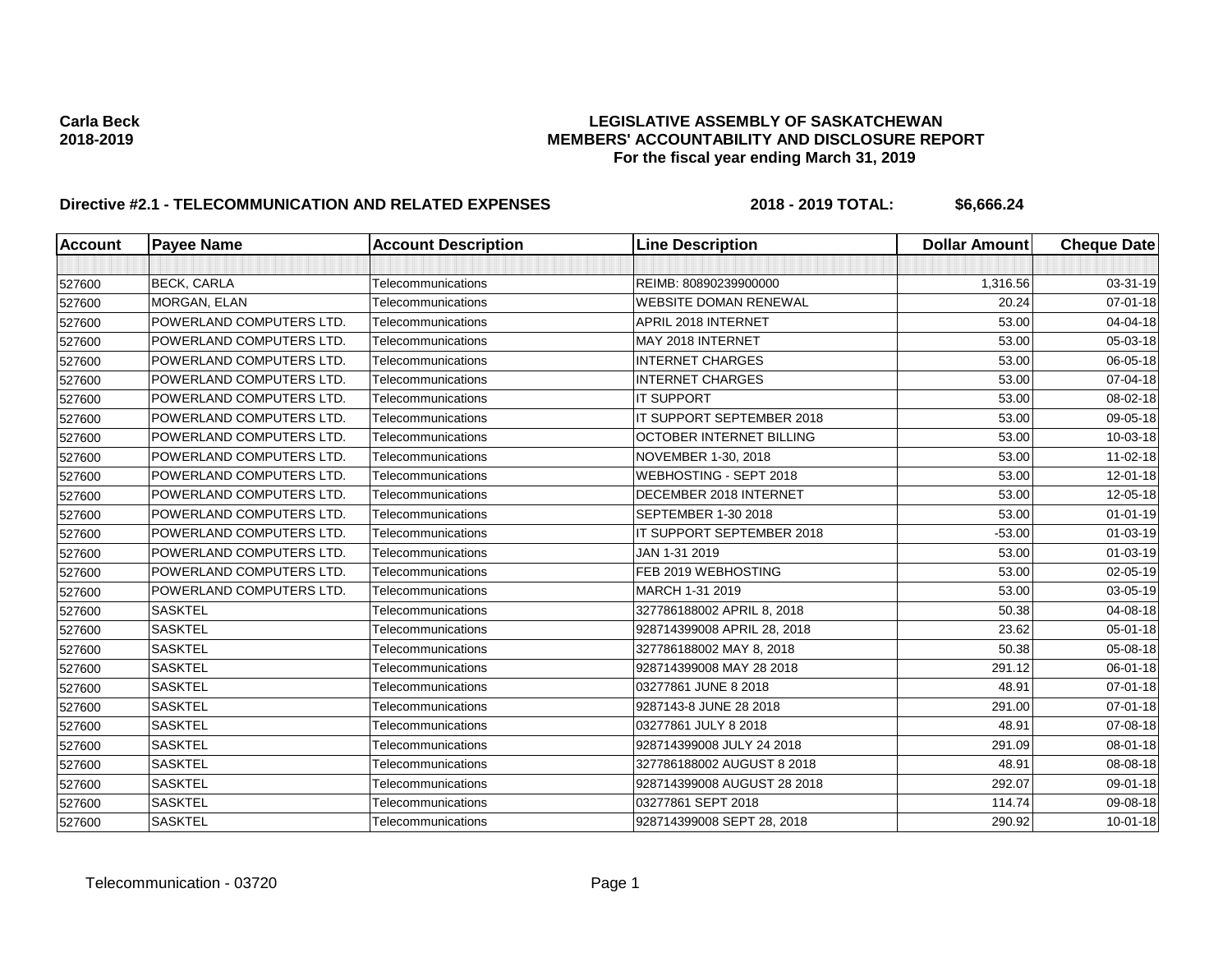## **Carla Beck LEGISLATIVE ASSEMBLY OF SASKATCHEWAN 2018-2019 MEMBERS' ACCOUNTABILITY AND DISCLOSURE REPORT For the fiscal year ending March 31, 2019**

# **Directive #2.1 - TELECOMMUNICATION AND RELATED EXPENSES 2018 - 2019 TOTAL: \$6,666.24**

| <b>Account</b> | <b>Payee Name</b> | <b>Account Description</b>           | <b>Line Description</b>            | <b>Dollar Amount</b> | Cheque Date    |
|----------------|-------------------|--------------------------------------|------------------------------------|----------------------|----------------|
|                |                   |                                      |                                    |                      |                |
| 527600         | <b>SASKTEL</b>    | Telecommunications                   | 327786188002 OCT 8 2018            | 48.91                | 10-08-18       |
| 527600         | <b>SASKTEL</b>    | <b>Telecommunications</b>            | 92871439900800102 OCTOBER 28, 2018 | 329.16               | $11-01-18$     |
| 527600         | <b>SASKTEL</b>    | Telecommunications                   | 327786188002 NOV 8 2018            | 48.91                | 12-01-18       |
| 527600         | <b>SASKTEL</b>    | Telecommunications                   | 928714399008 NOVEMBER 28, 2018     | 300.41               | 12-01-18       |
| 527600         | <b>SASKTEL</b>    | Telecommunications                   | 327786188002 DEC 8 2018            | 48.91                | 12-08-18       |
| 527600         | <b>SASKTEL</b>    | Telecommunications                   | 928714399008 DEC 28 2018           | 297.20               | $01 - 01 - 19$ |
| 527600         | <b>SASKTEL</b>    | Telecommunications                   | 327786188002 JAN 8 2019            | 48.91                | 02-01-19       |
| 527600         | <b>SASKTEL</b>    | Telecommunications                   | 928714399008 JAN 28 2019           | 300.56               | 02-01-19       |
| 527600         | <b>SASKTEL</b>    | Telecommunications                   | 327786188002 FEB 8 2019            | 48.91                | 03-01-19       |
| 527600         | <b>SASKTEL</b>    | <b>Telecommunications</b>            | 928714399008 FEB 28 2019           | 329.54               | 03-01-19       |
| 527600         | <b>SASKTEL</b>    | Telecommunications                   | 327786188002 MAR 8 2019            | 48.91                | 03-08-19       |
| 527600         | <b>SASKTEL</b>    | Telecommunications                   | RTV - CARLA BECK - PERSONAL USE    | $-150.00$            | 03-21-19       |
| 527600         | <b>SASKTEL</b>    | Telecommunications                   | 928714399008 MAR 28 2019           | 316.62               | 03-28-19       |
| 565200         | WIRELESS AGE      | Office Furniture and Equipment - Exp | APPLE IPHONE 8 256GB               | 781.44               | 05-08-18       |
|                |                   |                                      |                                    |                      |                |
|                |                   |                                      |                                    |                      |                |
|                |                   |                                      |                                    |                      |                |
|                |                   |                                      |                                    |                      |                |
|                |                   |                                      |                                    |                      |                |
|                |                   |                                      |                                    |                      |                |
|                |                   |                                      |                                    |                      |                |
|                |                   |                                      |                                    |                      |                |
|                |                   |                                      |                                    |                      |                |
|                |                   |                                      |                                    |                      |                |
|                |                   |                                      |                                    |                      |                |
|                |                   |                                      |                                    |                      |                |
|                |                   |                                      |                                    |                      |                |
|                |                   |                                      |                                    |                      |                |
|                |                   |                                      |                                    |                      |                |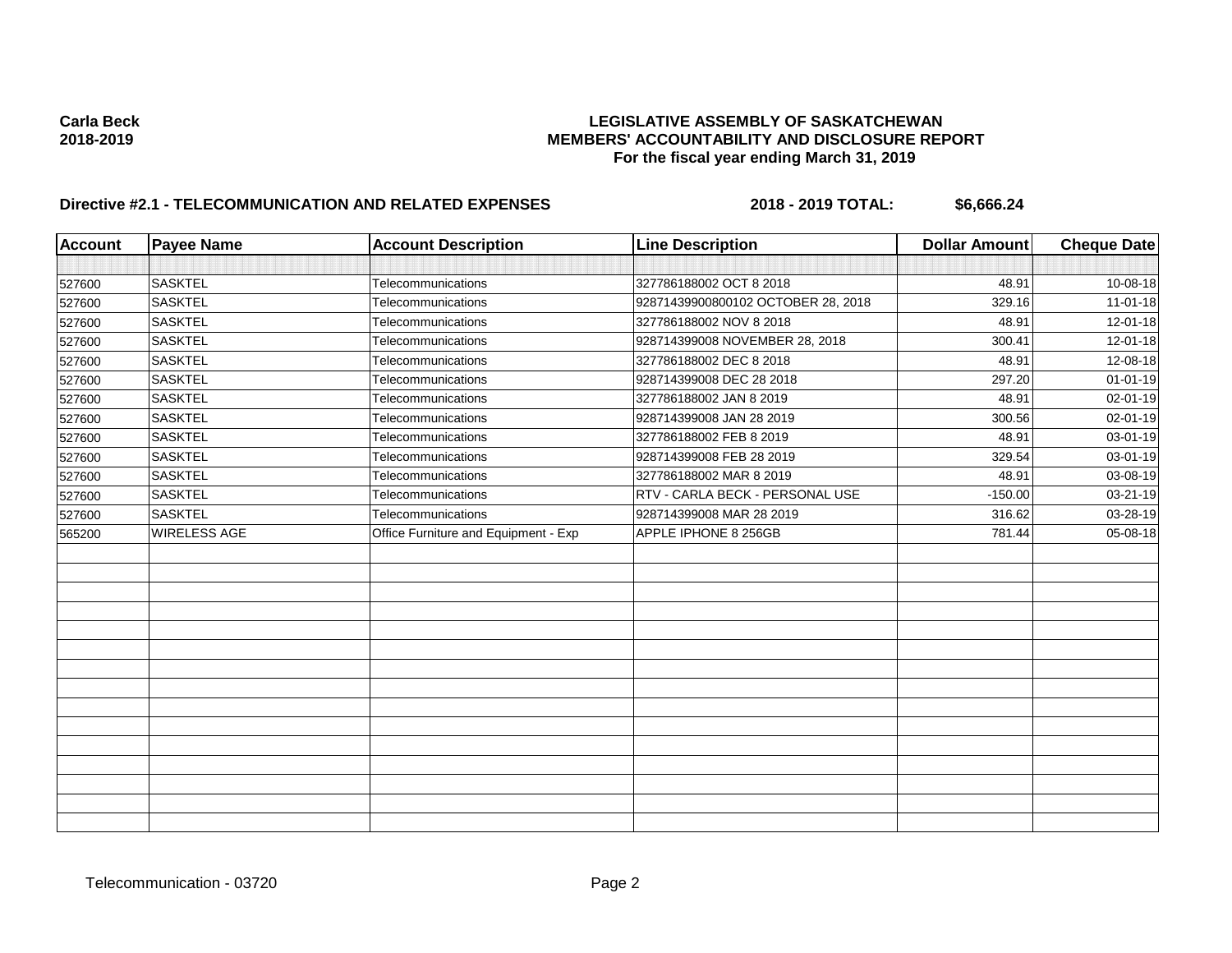## **Carla Beck LEGISLATIVE ASSEMBLY OF SASKATCHEWAN 2018-2019 MEMBERS' ACCOUNTABILITY AND DISCLOSURE REPORT For the fiscal year ending March 31, 2019**

# **Directive #2.1 - TELECOMMUNICATION AND RELATED EXPENSES 2018 - 2019 TOTAL: \$6,666.24**

| <b>Account</b> | <b>Payee Name</b> | <b>Account Description</b> | <b>Line Description</b> | <b>Dollar Amount</b> | <b>Cheque Date</b> |
|----------------|-------------------|----------------------------|-------------------------|----------------------|--------------------|
|                |                   |                            |                         |                      |                    |
|                |                   |                            |                         |                      |                    |
|                |                   |                            |                         |                      |                    |
|                |                   |                            |                         |                      |                    |
|                |                   |                            |                         |                      |                    |
|                |                   |                            |                         |                      |                    |
|                |                   |                            |                         |                      |                    |
|                |                   |                            |                         |                      |                    |
|                |                   |                            |                         |                      |                    |
|                |                   |                            |                         |                      |                    |
|                |                   |                            |                         |                      |                    |
|                |                   |                            |                         |                      |                    |
|                |                   |                            |                         |                      |                    |
|                |                   |                            |                         |                      |                    |
|                |                   |                            |                         |                      |                    |
|                |                   |                            |                         |                      |                    |
|                |                   |                            |                         |                      |                    |
|                |                   |                            |                         |                      |                    |
|                |                   |                            |                         |                      |                    |
|                |                   |                            |                         |                      |                    |
|                |                   |                            |                         |                      |                    |
|                |                   |                            |                         |                      |                    |
|                |                   |                            |                         |                      |                    |
|                |                   |                            |                         |                      |                    |
|                |                   |                            |                         |                      |                    |
|                |                   |                            |                         |                      |                    |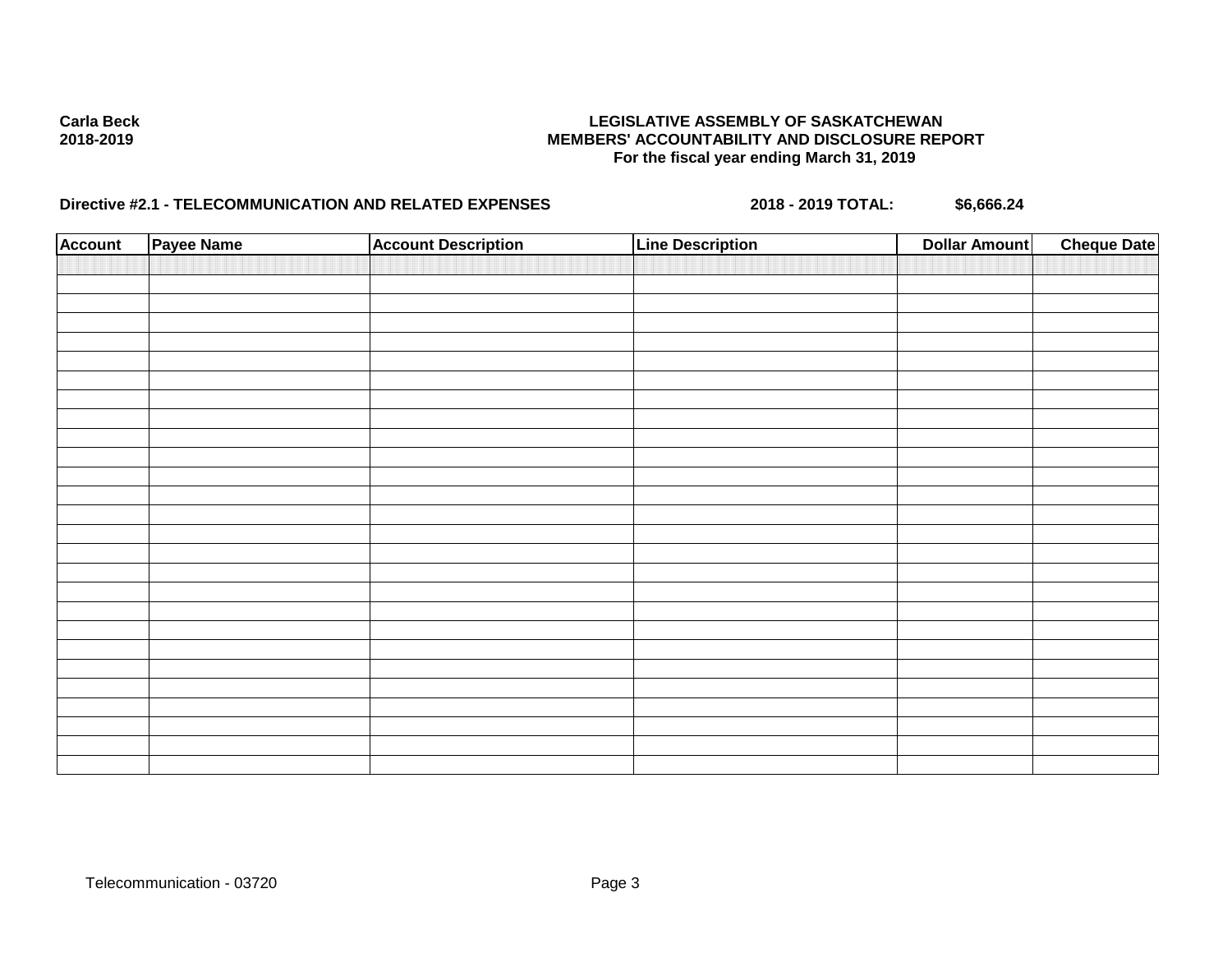## **LEGISLATIVE ASSEMBLY OF SASKATCHEWAN MEMBERS' ACCOUNTABILITY AND DISCLOSURE REPORT For the fiscal year ending March 31, 2019**

## **Directive #3.1 - MLA TRAVEL AND LIVING EXPENSES 2018 - 2019 TOTAL: \$18,373.80**

| <b>Account</b> | <b>Payee Name</b>  | <b>Account Description</b>  | <b>Line Description</b>                      | <b>Dollar Amount</b> | <b>Cheque Date</b> |
|----------------|--------------------|-----------------------------|----------------------------------------------|----------------------|--------------------|
|                |                    |                             |                                              |                      |                    |
| 541900         | <b>BECK, CARLA</b> | Elected Rep - Travel        | MLA TRAVEL APR 20-JUN 18 2018                | 2,180.87             | 06-01-18           |
| 541900         | <b>BECK, CARLA</b> | Elected Rep - Travel        | MLA TRAVEL APRIL 27-MAY1/18                  | 800.08               | 06-06-18           |
| 541900         | <b>BECK, CARLA</b> | Elected Rep - Travel        | MLA TRAVEL MAY 17-JUN 4 2018                 | 557.69               | 06-06-18           |
| 541900         | <b>BECK, CARLA</b> | Elected Rep - Travel        | MLA TRAVEL APRIL 1-26/18                     | 1,041.66             | 06-06-18           |
| 541900         | <b>BECK, CARLA</b> | Elected Rep - Travel        | MLA TRAVEL JUNE 19-JULY 11 2018              | 647.90               | $07 - 11 - 18$     |
| 541900         | <b>BECK, CARLA</b> | Elected Rep - Travel        | MLA TRAVEL JULY 19-AUG 2 2018                | 891.42               | 08-02-18           |
| 541900         | <b>BECK, CARLA</b> | <b>Elected Rep - Travel</b> | MLA TRAVEL AUG 20-31 2018                    | 693.55               | 09-01-18           |
| 541900         | <b>BECK, CARLA</b> | Elected Rep - Travel        | MLA TRAVEL AUG 1-SEP 30 2018                 | 902.15               | $10 - 01 - 18$     |
| 541900         | <b>BECK, CARLA</b> | <b>Elected Rep - Travel</b> | MLA TRAVEL SEP 16-OCT 22 2018                | 1,812.05             | 10-23-18           |
| 541900         | <b>BECK, CARLA</b> | <b>Elected Rep - Travel</b> | MLA TRAVEL OCT 25-NOV 23 2018                | 939.15               | 12-11-18           |
| 541900         | <b>BECK, CARLA</b> | Elected Rep - Travel        | MLA TRAVEL NOV 25-DEC 7 2018                 | 349.45               | 12-11-18           |
| 541900         | <b>BECK, CARLA</b> | Elected Rep - Travel        | MLA TRAVEL SEP 18-30 2018                    | 859.93               | $12 - 11 - 18$     |
| 541900         | <b>BECK, CARLA</b> | <b>Elected Rep - Travel</b> | MLA TRAVEL OCT 1-24 2018                     | 1,988.60             | 12-11-18           |
| 541900         | <b>BECK, CARLA</b> | <b>Elected Rep - Travel</b> | <b>MLA TRAVEL DEC 10-21 2018</b>             | 610.00               | $01 - 02 - 19$     |
| 541900         | <b>BECK, CARLA</b> | Elected Rep - Travel        | MLA TRAVEL JAN 3-22 2019                     | 847.70               | 01-22-19           |
| 541900         | <b>BECK, CARLA</b> | Elected Rep - Travel        | MLA TRAVEL JANUARY 23 - FEBRUARY 28,<br>2019 | 1,633.50             | 03-06-19           |
| 541900         | <b>BECK, CARLA</b> | Elected Rep - Travel        | MLA TRAVEL JANUARY 25 - FEBRUARY 5,<br>2019  | 207.00               | 03-31-19           |
| 541900         | <b>BECK, CARLA</b> | Elected Rep - Travel        | MLA TRAVEL MARCH 15 - 31, 2019               | 1,411.10             | 03-31-19           |
|                |                    |                             |                                              |                      |                    |
|                |                    |                             |                                              |                      |                    |
|                |                    |                             |                                              |                      |                    |
|                |                    |                             |                                              |                      |                    |
|                |                    |                             |                                              |                      |                    |
|                |                    |                             |                                              |                      |                    |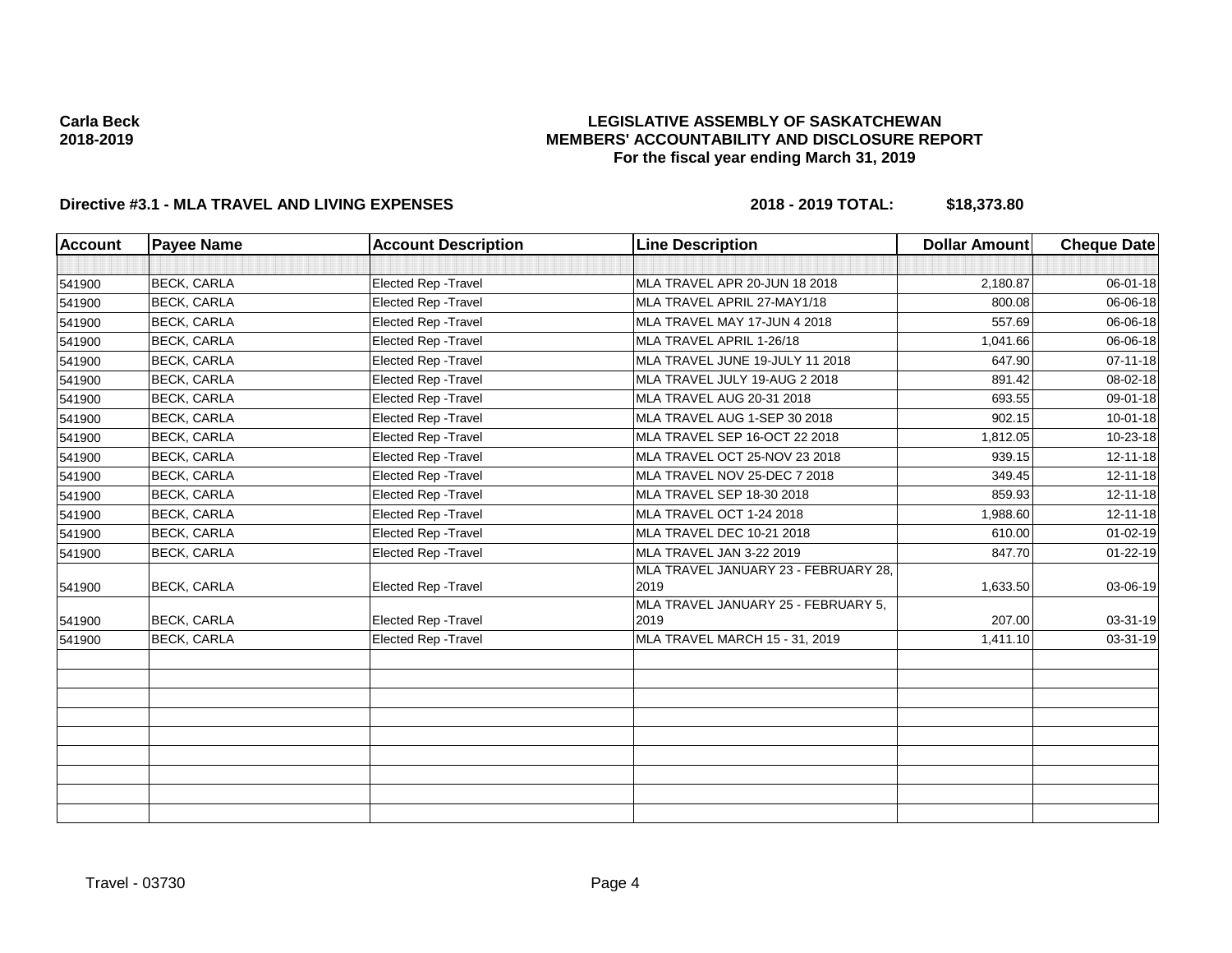## **LEGISLATIVE ASSEMBLY OF SASKATCHEWAN MEMBERS' ACCOUNTABILITY AND DISCLOSURE REPORT For the fiscal year ending March 31, 2019**

## **Directive #3.1 - MLA TRAVEL AND LIVING EXPENSES 2018 - 2019 TOTAL: \$18,373.80**

| <b>Account</b> | Payee Name | <b>Account Description</b> | <b>Line Description</b> | <b>Cheque Date</b><br><b>Dollar Amount</b> |
|----------------|------------|----------------------------|-------------------------|--------------------------------------------|
|                |            |                            |                         |                                            |
|                |            |                            |                         |                                            |
|                |            |                            |                         |                                            |
|                |            |                            |                         |                                            |
|                |            |                            |                         |                                            |
|                |            |                            |                         |                                            |
|                |            |                            |                         |                                            |
|                |            |                            |                         |                                            |
|                |            |                            |                         |                                            |
|                |            |                            |                         |                                            |
|                |            |                            |                         |                                            |
|                |            |                            |                         |                                            |
|                |            |                            |                         |                                            |
|                |            |                            |                         |                                            |
|                |            |                            |                         |                                            |
|                |            |                            |                         |                                            |
|                |            |                            |                         |                                            |
|                |            |                            |                         |                                            |
|                |            |                            |                         |                                            |
|                |            |                            |                         |                                            |
|                |            |                            |                         |                                            |
|                |            |                            |                         |                                            |
|                |            |                            |                         |                                            |
|                |            |                            |                         |                                            |
|                |            |                            |                         |                                            |
|                |            |                            |                         |                                            |
|                |            |                            |                         |                                            |
|                |            |                            |                         |                                            |
|                |            |                            |                         |                                            |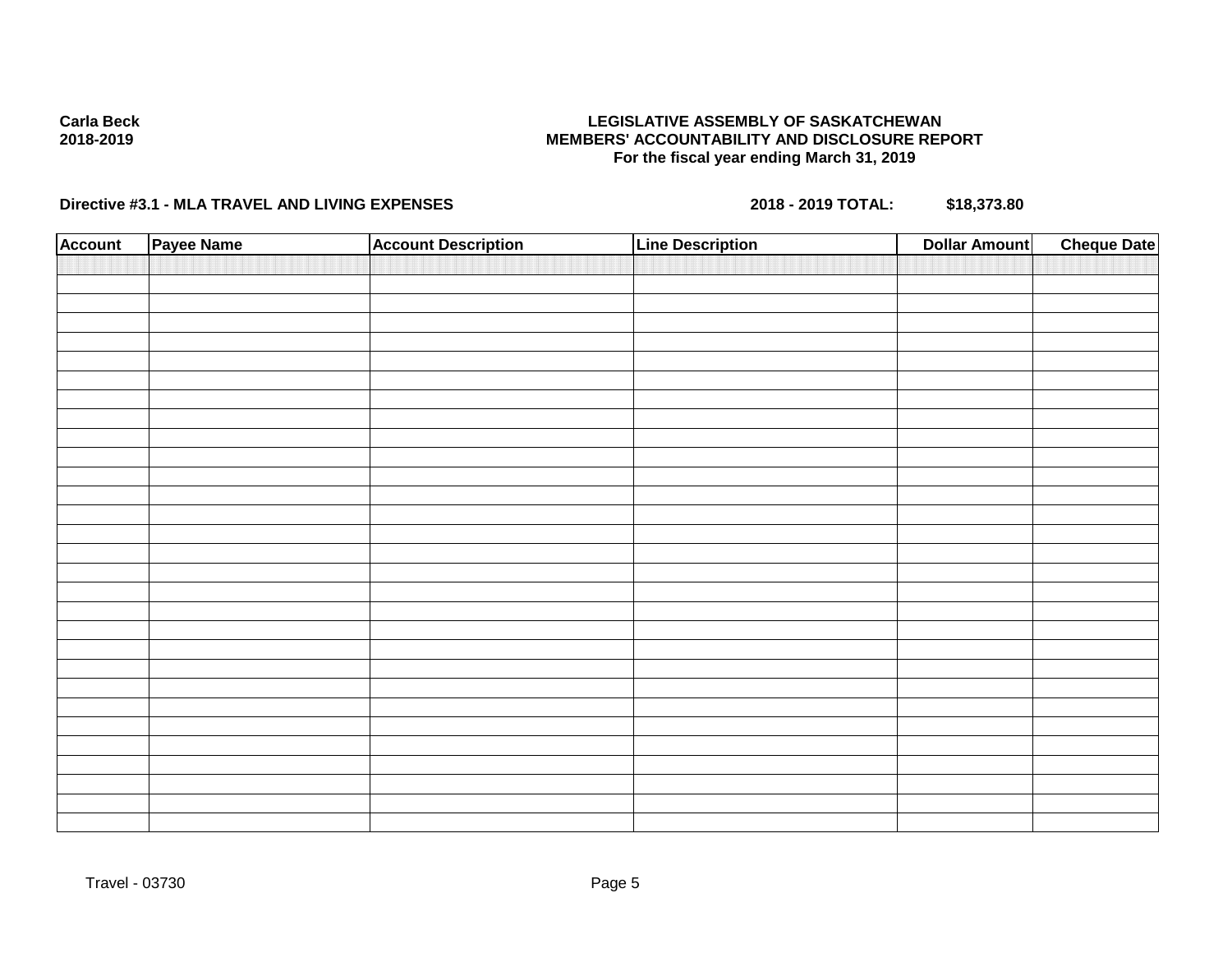## **LEGISLATIVE ASSEMBLY OF SASKATCHEWAN MEMBERS' ACCOUNTABILITY AND DISCLOSURE REPORT For the fiscal year ending March 31, 2019**

**Directive #3.1 - MLA TRAVEL AND LIVING EXPENSES 2018 - 2019 TOTAL: \$18,373.80**

| <b>Account</b> | <b>Payee Name</b> | <b>Account Description</b> | <b>Line Description</b> | Dollar Amount | <b>Cheque Date</b> |
|----------------|-------------------|----------------------------|-------------------------|---------------|--------------------|
|                |                   |                            |                         |               |                    |
|                |                   |                            |                         |               |                    |
|                |                   |                            |                         |               |                    |
|                |                   |                            |                         |               |                    |
|                |                   |                            |                         |               |                    |
|                |                   |                            |                         |               |                    |
|                |                   |                            |                         |               |                    |
|                |                   |                            |                         |               |                    |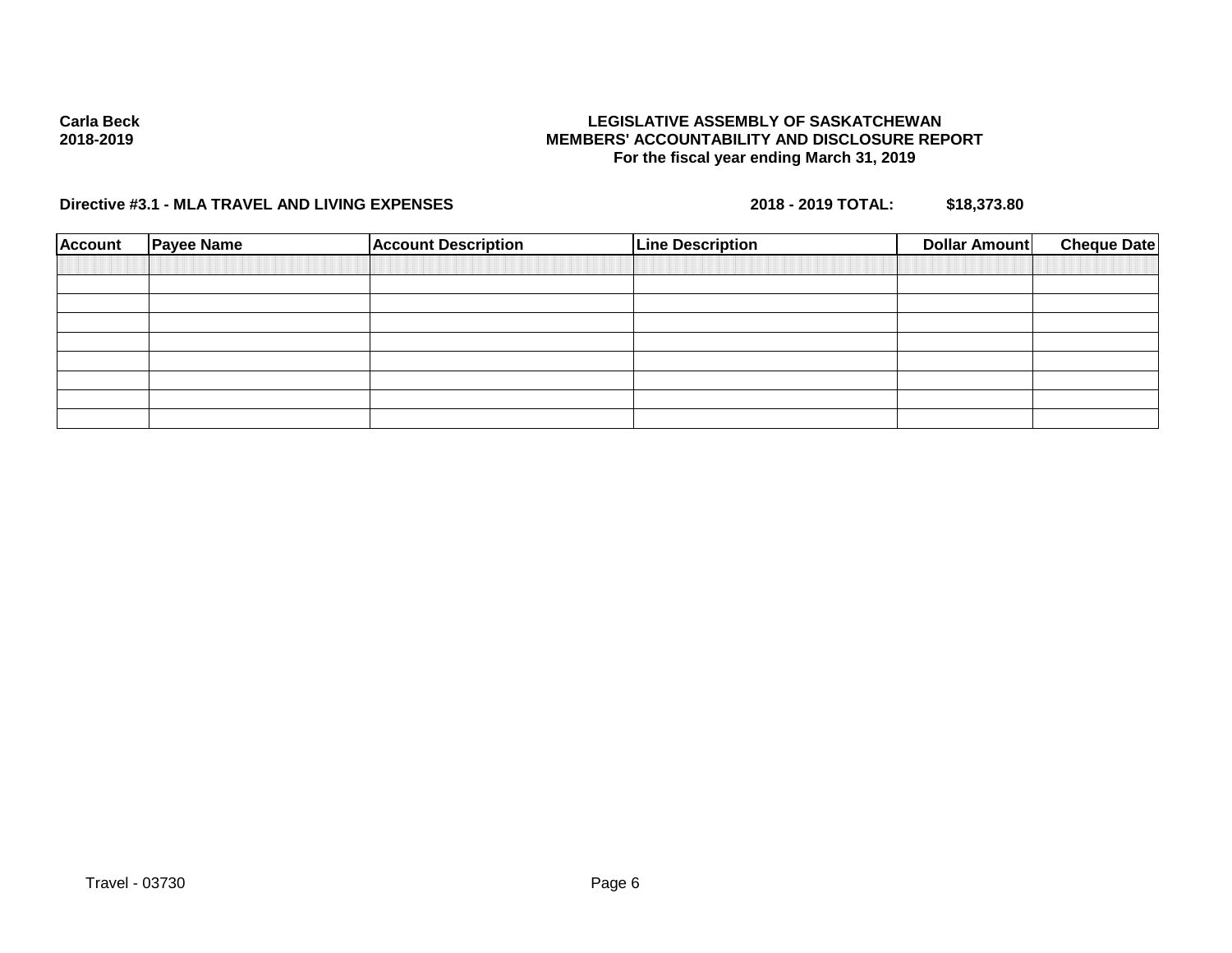## **LEGISLATIVE ASSEMBLY OF SASKATCHEWAN MEMBERS' ACCOUNTABILITY AND DISCLOSURE REPORT For the fiscal year ending March 31, 2019**

| <b>Account</b> | <b>Payee Name</b>                                   | <b>Account Description</b>                | <b>Line Description</b>           | <b>Dollar Amount</b> | <b>Cheque Date</b> |
|----------------|-----------------------------------------------------|-------------------------------------------|-----------------------------------|----------------------|--------------------|
| 521372         | MICHAEL BELL PHOTOGRAPHY                            | Photographer's Services                   | PHOTOGRAPHY SERVICES              | 101.92               | 02-01-19           |
|                |                                                     |                                           |                                   |                      |                    |
| 522000         | 101045162 SASK LTD.                                 | Rent of Ground, Buildings and Other Space | APRIL 2018 MLA OFFICE RENT-NO GST | 952.38               | $04 - 01 - 18$     |
| 522000         | 101045162 SASK LTD.                                 | Rent of Ground, Buildings and Other Space | MAY 2018 MLA OFFICE RENT-NO GST   | 952.38               | 04-27-18           |
| 522000         | 101045162 SASK LTD.                                 | Rent of Ground, Buildings and Other Space | MLA OFFICE RENT JULY 2018         | 1,000.00             | 10-01-18           |
| 522000         | 101045162 SASK LTD.                                 | Rent of Ground, Buildings and Other Space | MLA OFFICE RENT AUGUST 2018       | 1,000.00             | $10 - 01 - 18$     |
| 522000         | 101045162 SASK LTD.                                 | Rent of Ground, Buildings and Other Space | MLA OFFICE RENT OCTOBER 2018      | 1,000.00             | 10-01-18           |
| 522000         | 101045162 SASK LTD.                                 | Rent of Ground, Buildings and Other Space | MLA OFFICE RENT JUNE 2018         | 1,000.00             | $10 - 01 - 18$     |
| 522000         | 101045162 SASK LTD.                                 | Rent of Ground, Buildings and Other Space | MLA OFFICE RENT SEPTEMBER 2018    | 1,000.00             | 10-01-18           |
| 522000         | 101045162 SASK LTD.                                 | Rent of Ground, Buildings and Other Space | MLA OFFICE RENT NOVEMBER 2018     | 1,000.00             | 10-25-18           |
| 522000         | 101045162 SASK LTD.                                 | Rent of Ground, Buildings and Other Space | MLA OFFICE RENT DECEMBER 2018     | 1,000.00             | 12-01-18           |
| 522000         | 101045162 SASK LTD.                                 | Rent of Ground, Buildings and Other Space | FEB 2019 MLA OFFICE RENT          | 1,000.00             | 02-01-19           |
| 522000         | 101045162 SASK LTD.                                 | Rent of Ground, Buildings and Other Space | JAN 2019 MLA OFFICE RENT          | 1,000.00             | 02-01-19           |
| 522000         | 101045162 SASK LTD.                                 | Rent of Ground, Buildings and Other Space | MAR 2019 MLA OFFICE RENT          | 1,000.00             | $03 - 01 - 19$     |
| 522000         | CATHEDRAL AREA COMMUNITY<br>ASSOC                   | Rent of Ground, Buildings and Other Space | <b>RENTAL FEE</b>                 | 60.00                | 03-27-19           |
| 522000         | REGINA, CITY OF                                     | Rent of Ground, Buildings and Other Space | <b>RENTAL OF PARK/PICNIC AREA</b> | 18.04                | 07-04-18           |
| 522200         | MINISTER OF FINANCE-MINISTRY<br>OF CENTRAL SERVICES | Rent of Photocopiers                      | <b>COPIER SERVICE FEES</b>        | 100.00               | 12-01-18           |
| 522200         | <b>TOSHIBA OF CANADA LTD.</b>                       | Rent of Photocopiers                      | <b>COPIER CHARGES</b>             | 139.75               | $05 - 01 - 18$     |
| 522200         | TOSHIBA OF CANADA LTD.                              | <b>Rent of Photocopiers</b>               | <b>COPIER CHARGES</b>             | 139.67               | 05-01-18           |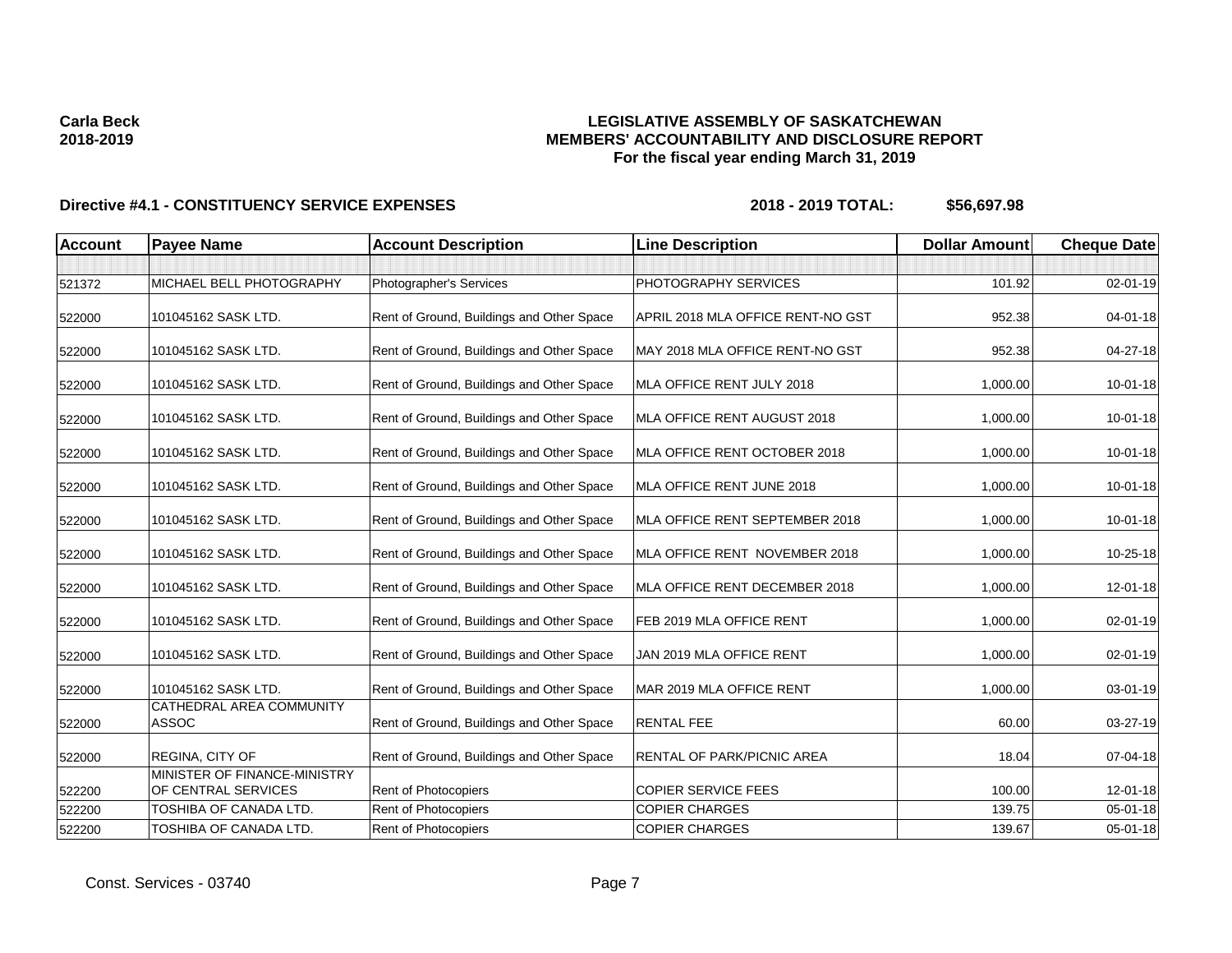## **LEGISLATIVE ASSEMBLY OF SASKATCHEWAN MEMBERS' ACCOUNTABILITY AND DISCLOSURE REPORT For the fiscal year ending March 31, 2019**

| <b>Account</b> | <b>Payee Name</b>                                   | <b>Account Description</b>           | <b>Line Description</b>     | <b>Dollar Amount</b> | <b>Cheque Date</b> |
|----------------|-----------------------------------------------------|--------------------------------------|-----------------------------|----------------------|--------------------|
|                |                                                     |                                      |                             |                      |                    |
| 522200         | TOSHIBA OF CANADA LTD.                              | Rent of Photocopiers                 | <b>COPIER CHARGES</b>       | 139.53               | $05 - 07 - 18$     |
| 522200         | TOSHIBA OF CANADA LTD.                              | <b>Rent of Photocopiers</b>          | <b>COPIER CHARGES</b>       | 138.66               | $07 - 01 - 18$     |
| 522200         | TOSHIBA OF CANADA LTD.                              | Rent of Photocopiers                 | <b>COPIER CHARGES</b>       | 143.80               | 08-01-18           |
| 522200         | TOSHIBA OF CANADA LTD.                              | <b>Rent of Photocopiers</b>          | <b>COPIER CHARGES</b>       | 139.52               | 09-01-18           |
| 522200         | <b>TOSHIBA OF CANADA LTD.</b>                       | Rent of Photocopiers                 | <b>COPIER CHARGES</b>       | 142.10               | 09-07-18           |
| 522200         | TOSHIBA OF CANADA LTD.                              | Rent of Photocopiers                 | <b>COPIER CHARGES</b>       | 140.81               | 10-25-18           |
| 522200         | TOSHIBA OF CANADA LTD.                              | <b>Rent of Photocopiers</b>          | <b>COPIER CHARGES</b>       | 137.58               | 12-01-18           |
| 522200         | TOSHIBA OF CANADA LTD.                              | <b>Rent of Photocopiers</b>          | <b>COPIER CHARGES</b>       | 151.87               | $01 - 01 - 19$     |
| 522200         | TOSHIBA OF CANADA LTD.                              | Rent of Photocopiers                 | <b>COPIER CHARGES</b>       | 150.12               | 02-01-19           |
| 522200         | TOSHIBA OF CANADA LTD.                              | Rent of Photocopiers                 | <b>COPIER CHARGES</b>       | 140.50               | 03-01-19           |
| 522200         | TOSHIBA OF CANADA LTD.                              | Rent of Photocopiers                 | <b>COPIER CHARGES</b>       | 158.28               | 03-08-19           |
| 522500         | KNIGHT ARCHER INSURANCE LTD.                        | <b>Insurance Premiums</b>            | <b>INSURANCE PREMIUMS</b>   | 573.46               | $07 - 01 - 18$     |
| 522500         | KNIGHT ARCHER INSURANCE LTD.                        | <b>Insurance Premiums</b>            | <b>INSURANCE PREMIUMS</b>   | 53.00                | $07 - 17 - 18$     |
| 525000         | MINISTER OF FINANCE-MINISTRY<br>OF CENTRAL SERVICES | Postal, Courier, Freight and Related | MAIL SERVICES MAY 2018      | 47.92                | $07 - 01 - 18$     |
| 525000         | MINISTER OF FINANCE-MINISTRY<br>OF CENTRAL SERVICES | Postal, Courier, Freight and Related | MAIL SERVICES APRIL 2018    | 47.92                | $07 - 01 - 18$     |
| 525000         | MINISTER OF FINANCE-MINISTRY<br>OF CENTRAL SERVICES | Postal, Courier, Freight and Related | MAIL SERVICES JUNE 2018     | 48.42                | 08-01-18           |
| 525000         | MINISTER OF FINANCE-MINISTRY<br>OF CENTRAL SERVICES | Postal, Courier, Freight and Related | MAIL SERVICES JULY 2018     | 45.96                | 09-06-18           |
| 525000         | MINISTER OF FINANCE-MINISTRY<br>OF CENTRAL SERVICES | Postal, Courier, Freight and Related | MAIL SERVICES AUGUST 2018   | 45.96                | 10-10-18           |
| 525000         | MINISTER OF FINANCE-MINISTRY<br>OF CENTRAL SERVICES | Postal, Courier, Freight and Related | MAIL SERVICES NOVEMBER/18   | 46.02                | $11 - 01 - 18$     |
| 525000         | MINISTER OF FINANCE-MINISTRY<br>OF CENTRAL SERVICES | Postal, Courier, Freight and Related | MAIL SERVICES OCT/18        | 46.02                | 12-01-18           |
| 525000         | MINISTER OF FINANCE-MINISTRY<br>OF CENTRAL SERVICES | Postal, Courier, Freight and Related | MAIL SERVICES NOVEMBER 2018 | 46.02                | $01 - 01 - 19$     |
| 525000         | MINISTER OF FINANCE-MINISTRY<br>OF CENTRAL SERVICES | Postal, Courier, Freight and Related | MAIL SERVICES DEC 2018      | 46.02                | $02 - 01 - 19$     |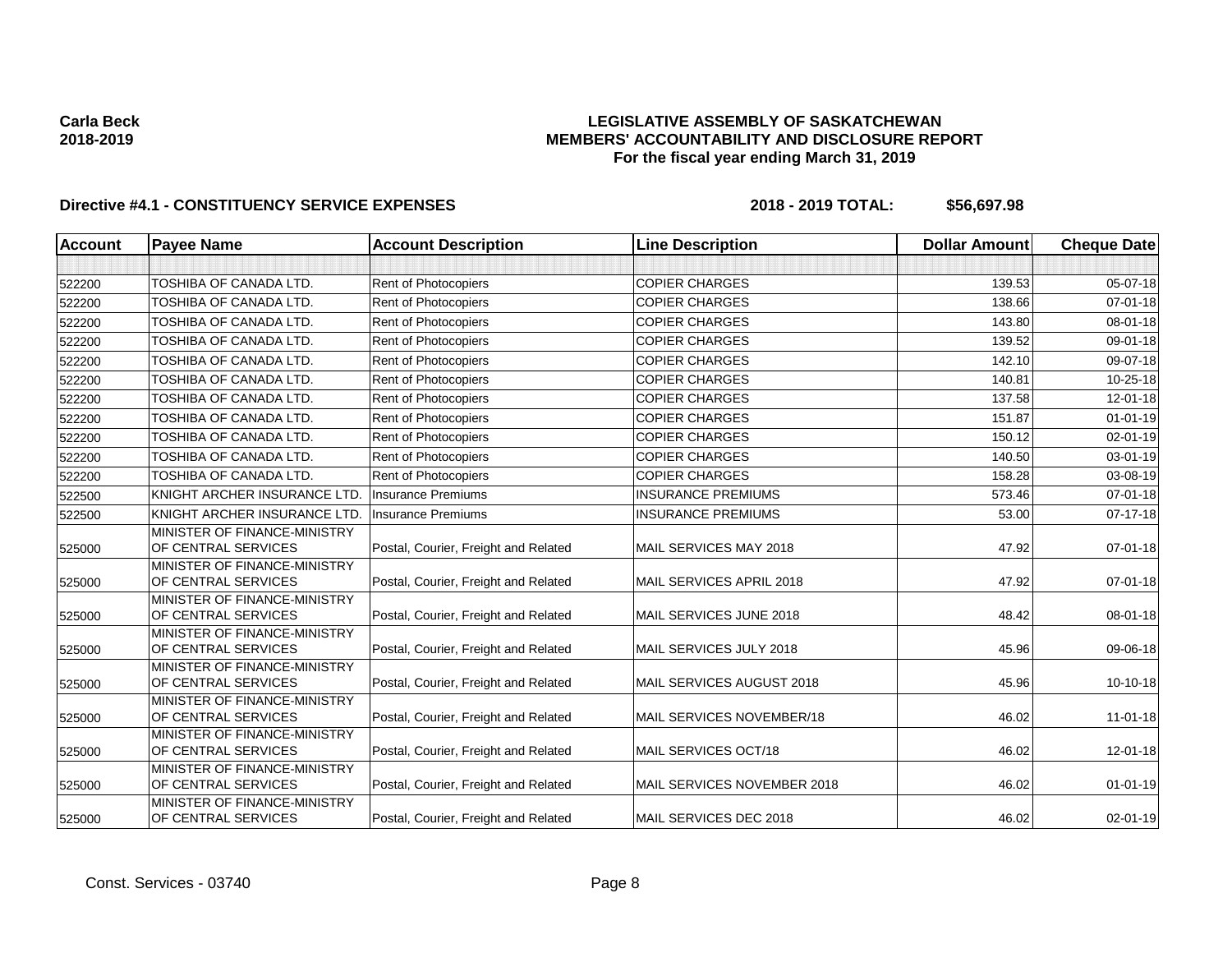## **LEGISLATIVE ASSEMBLY OF SASKATCHEWAN MEMBERS' ACCOUNTABILITY AND DISCLOSURE REPORT For the fiscal year ending March 31, 2019**

| Account | <b>Payee Name</b>                                                                         | <b>Account Description</b>                | <b>Line Description</b>           | <b>Dollar Amount</b> | <b>Cheque Date</b> |
|---------|-------------------------------------------------------------------------------------------|-------------------------------------------|-----------------------------------|----------------------|--------------------|
|         |                                                                                           |                                           |                                   |                      |                    |
| 525000  | MINISTER OF FINANCE-MINISTRY<br>OF CENTRAL SERVICES                                       | Postal, Courier, Freight and Related      | MAIL SERVICES JAN 2019            | 46.02                | $03 - 01 - 19$     |
| 525000  | MINISTER OF FINANCE-MINISTRY<br>OF CENTRAL SERVICES                                       | Postal, Courier, Freight and Related      | MAIL SERVICES FEB 2019            | 46.02                | 03-14-19           |
| 525000  | MINISTER OF FINANCE-MINISTRY<br>OF CENTRAL SERVICES                                       | Postal, Courier, Freight and Related      | MAIL SERVICES MAR/19              | 1,737.46             | 03-31-19           |
| 528000  | POWERLAND COMPUTERS LTD.                                                                  | <b>Support Services</b>                   | <b>INTERNET CHARGES</b>           | 73.94                | $06 - 01 - 18$     |
| 528000  | POWERLAND COMPUTERS LTD.                                                                  | <b>Support Services</b>                   | <b>IT SUPPORT</b>                 | 36.97                | $11-01-18$         |
| 528000  | POWERLAND COMPUTERS LTD.                                                                  | <b>Support Services</b>                   | IT SUPPORT & OFFICE SUPPLIES      | 203.31               | 03-01-19           |
| 528100  | NETFORE SYSTEMS INC.                                                                      | <b>Information Services Subscriptions</b> | <b>ANNUAL SUBSCRIPTION</b>        | 3,000.00             | 08-17-18           |
|         | BOARD OF EDUCATION OF THE<br><b>REGINA ROMAN CATHOLIC</b><br>SEPARATE SCHOOL DIVISION NO. |                                           |                                   |                      |                    |
| 529000  | <b>81 OF SASKATCHEWAN</b>                                                                 | <b>General Contractual Services</b>       | <b>FOI REQUEST</b>                | 420.00               | 09-01-18           |
| 529000  | <b>BROCK COMMUNICATIONS</b>                                                               | <b>General Contractual Services</b>       | <b>CONTRACTOR SERVICES</b>        | 560.00               | 03-01-19           |
| 529000  | MINISTER OF FINANCE-MINISTRY<br><b>OF AGRICULTURE</b>                                     | <b>General Contractual Services</b>       | FOI AG/05/18/G                    | 165.00               | 09-01-18           |
| 529000  | TRUSCOTT, CHRISTINE E.                                                                    | <b>General Contractual Services</b>       | <b>DELIVERY OF FLYERS</b>         | 176.50               | 09-01-18           |
| 530000  | MICHAEL BELL PHOTOGRAPHY                                                                  | <b>Communications Development Costs</b>   | <b>COMMUNICATIONS DEVELOPMENT</b> | 79.50                | $02 - 01 - 19$     |
| 530000  | <b>PATTISON OUTDOOR</b><br><b>ADVERTISING LTD.</b>                                        | <b>Communications Development Costs</b>   | PRODUCTION OF ADVERTISEMENT       | 1,401.32             | 07-01-18           |
| 530500  | <b>BELL MEDIA INC.</b>                                                                    | Media Placement                           | <b>ADVERTISING</b>                | 190.00               | $02 - 01 - 19$     |
| 530500  | <b>BELL MEDIA INC.</b>                                                                    | Media Placement                           | <b>ADVERTISING</b>                | 25.00                | $02 - 01 - 19$     |
| 530500  | <b>CATHEDRAL AREA COMMUNITY</b><br><b>ASSOC</b>                                           | Media Placement                           | <b>ADVERTISING</b>                | 150.00               | 05-10-18           |
| 530500  | CATHEDRAL AREA COMMUNITY<br><b>ASSOC</b>                                                  | Media Placement                           | <b>ADVERTISING</b>                | 150.00               | 07-04-18           |
| 530500  | CATHEDRAL AREA COMMUNITY<br><b>ASSOC</b>                                                  | Media Placement                           | <b>ADVERTSING</b>                 | 150.00               | 09-04-18           |
| 530500  | <b>CATHEDRAL AREA COMMUNITY</b><br><b>ASSOC</b>                                           | Media Placement                           | <b>ADVERTISING</b>                | 150.00               | $12 - 01 - 18$     |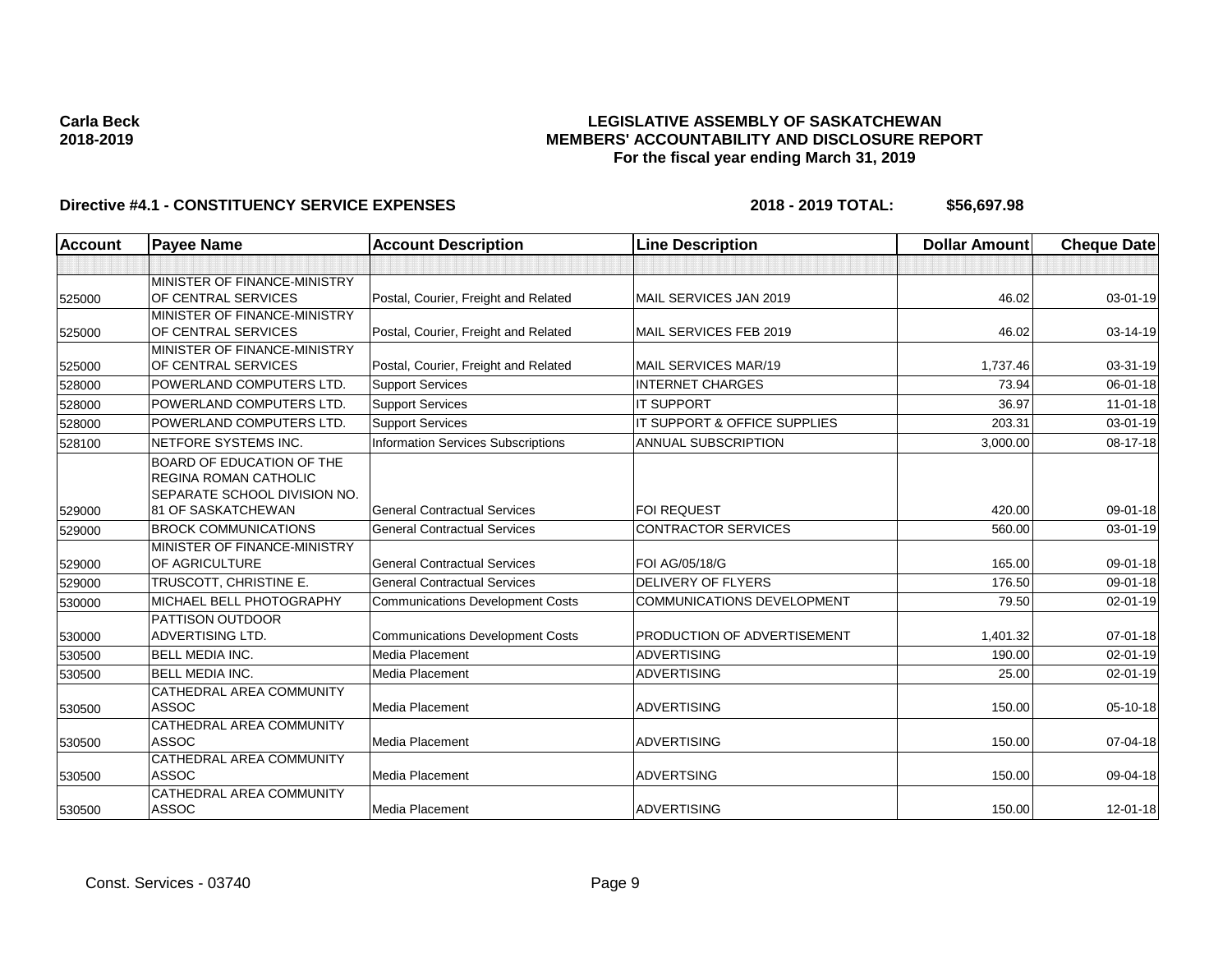## **LEGISLATIVE ASSEMBLY OF SASKATCHEWAN MEMBERS' ACCOUNTABILITY AND DISCLOSURE REPORT For the fiscal year ending March 31, 2019**

| <b>Account</b> | <b>Payee Name</b>                                    | <b>Account Description</b> | <b>Line Description</b> | <b>Dollar Amount</b> | <b>Cheque Date</b> |
|----------------|------------------------------------------------------|----------------------------|-------------------------|----------------------|--------------------|
|                |                                                      |                            |                         |                      |                    |
|                | CATHEDRAL AREA COMMUNITY                             |                            |                         |                      |                    |
| 530500         | <b>ASSOC</b>                                         | Media Placement            | <b>ADVERTISING</b>      | 150.00               | $01 - 04 - 19$     |
| 530500         | DIRECTWEST CORPORATION                               | Media Placement            | <b>ADVERTISING</b>      | 112.50               | 09-01-18           |
| 530500         | <b>DIRECTWEST CORPORATION</b>                        | Media Placement            | <b>ADVERTISING</b>      | 112.50               | $10-17-18$         |
| 530500         | <b>DIRECTWEST CORPORATION</b>                        | Media Placement            | <b>ADVERTISING</b>      | 112.50               | $11 - 13 - 18$     |
| 530500         | DIRECTWEST CORPORATION                               | Media Placement            | <b>ADVERTISING</b>      | 112.50               | $12 - 01 - 18$     |
| 530500         | <b>DIRECTWEST CORPORATION</b>                        | Media Placement            | <b>ADVERTISING</b>      | 112.50               | 12-13-18           |
| 530500         | DIRECTWEST CORPORATION                               | Media Placement            | <b>ADVERTISING</b>      | 112.50               | $01 - 11 - 19$     |
| 530500         | <b>HULLABALOO PUBLISHING</b><br><b>WORKERS CO-OP</b> | Media Placement            | <b>ADVERTISING</b>      | 299.00               | 03-01-19           |
| 530500         | <b>MADD MESSAGE</b>                                  | Media Placement            | <b>ADVERTISING</b>      | 108.33               | 08-01-18           |
| 530500         | MOOSE JAW EXPRESS.COM                                | Media Placement            | <b>ADVERTSING</b>       | 61.15                | 02-01-19           |
| 530500         | <b>NEW DEMOCRATIC PARTY</b><br><b>CAUCUS</b>         | Media Placement            | <b>ADVERTISING</b>      | 9,000.00             | 03-31-19           |
| 530500         | PATTISON OUTDOOR<br><b>ADVERTISING LTD.</b>          | Media Placement            | <b>ADVERTISING</b>      | 600.00               | $07 - 01 - 18$     |
| 530500         | PATTISON OUTDOOR<br><b>ADVERTISING LTD.</b>          | Media Placement            | <b>ADVERTISING</b>      | 200.00               | $07 - 01 - 18$     |
| 530500         | PATTISON OUTDOOR<br><b>ADVERTISING LTD.</b>          | Media Placement            | <b>ADVERTISING</b>      | 600.00               | 07-02-18           |
| 530500         | PATTISON OUTDOOR<br><b>ADVERTISING LTD.</b>          | Media Placement            | <b>ADVERTISING</b>      | 200.00               | 07-23-18           |
| 530500         | <b>PATTISON OUTDOOR</b><br><b>ADVERTISING LTD.</b>   | Media Placement            | <b>ADVERTISING</b>      | 600.00               | 08-01-18           |
| 530500         | PATTISON OUTDOOR<br>ADVERTISING LTD.                 | Media Placement            | <b>ADVERTISING</b>      | 200.00               | 08-20-18           |
| 530500         | PATTISON OUTDOOR<br><b>ADVERTISING LTD.</b>          | Media Placement            | <b>ADVERTISING</b>      | 6,050.00             | 08-21-18           |
| 530500         | POSTMEDIA NETWORK INC.                               | Media Placement            | ADVERTISING - NO GST    | 8.08                 | $03 - 01 - 19$     |
| 530500         | POSTMEDIA NETWORK INC.                               | Media Placement            | ADVERTISING - NO GST    | 32.31                | 03-01-19           |
| 530500         | PRAIRIE DOG MAGAZINE                                 | Media Placement            | <b>ADVERTISING</b>      | 299.00               | 04-12-18           |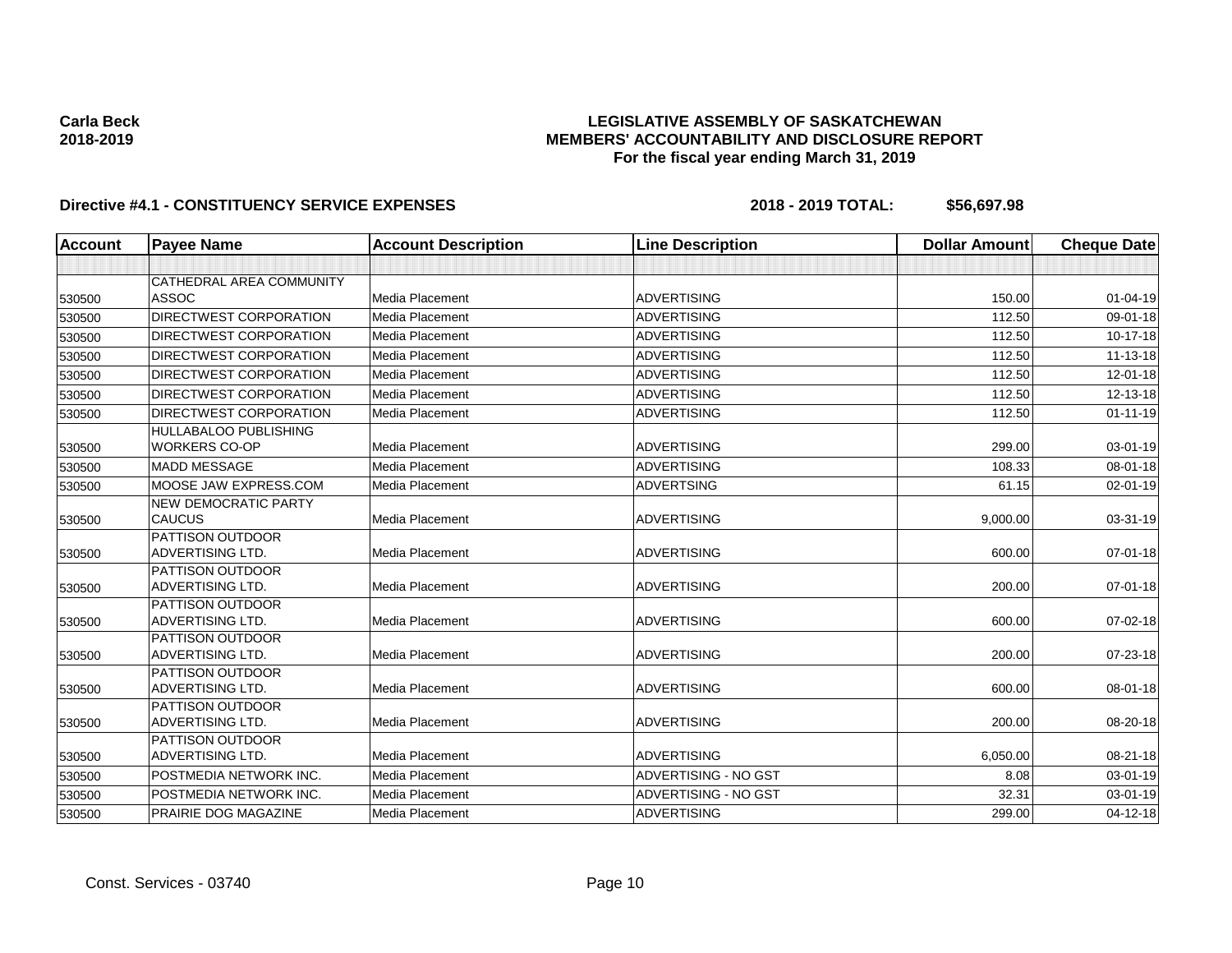## **LEGISLATIVE ASSEMBLY OF SASKATCHEWAN MEMBERS' ACCOUNTABILITY AND DISCLOSURE REPORT For the fiscal year ending March 31, 2019**

| <b>Account</b> | <b>Payee Name</b>                              | <b>Account Description</b> | <b>Line Description</b>      | <b>Dollar Amount</b> | <b>Cheque Date</b> |
|----------------|------------------------------------------------|----------------------------|------------------------------|----------------------|--------------------|
|                |                                                |                            |                              |                      |                    |
| 530500         | PRAIRIE DOG MAGAZINE                           | Media Placement            | <b>ADVERTISING</b>           | 143.00               | 05-01-18           |
| 530500         | PRAIRIE DOG MAGAZINE                           | Media Placement            | <b>ADVERTISING</b>           | 299.00               | 05-24-18           |
| 530500         | PRAIRIE DOG MAGAZINE                           | Media Placement            | <b>ADVERTISING</b>           | 299.00               | 06-07-18           |
| 530500         | PRAIRIE DOG MAGAZINE                           | Media Placement            | <b>ADVERTISING</b>           | 306.25               | 06-07-18           |
| 530500         | PRAIRIE DOG MAGAZINE                           | Media Placement            | <b>ADVERTSING</b>            | 299.00               | 09-01-18           |
| 530500         | PRAIRIE DOG MAGAZINE                           | Media Placement            | <b>ADVERTISING</b>           | 265.25               | $10 - 01 - 18$     |
| 530500         | PRAIRIE DOG MAGAZINE                           | Media Placement            | <b>ADVERTISING</b>           | 299.00               | $10 - 11 - 18$     |
| 530500         | PRAIRIE DOG MAGAZINE                           | Media Placement            | <b>ADVERTISING</b>           | 299.00               | 11-08-18           |
| 530500         | PRAIRIE DOG MAGAZINE                           | Media Placement            | <b>ADVERTISING</b>           | 299.00               | 12-06-18           |
| 530500         | PRAIRIE DOG MAGAZINE                           | Media Placement            | <b>ADVERTISING</b>           | 109.80               | $01 - 01 - 19$     |
| 530500         | PRAIRIE DOG MAGAZINE                           | Media Placement            | <b>ADVERTISING</b>           | 299.00               | 02-01-19           |
| 530500         | REGINA PRIDE INC.                              | Media Placement            | <b>ADVERTISING</b>           | 87.50                | 04-20-18           |
| 530500         | <b>REGINA THUNDER FOOTBALL</b><br><b>CLUB</b>  | Media Placement            | <b>ADVERTISING</b>           | 125.00               | 04-09-18           |
| 530500         | ROYAL CANADIAN LEGION<br>SASKATCHEWAN COMMAND  | Media Placement            | <b>GROUP ADVERTISING</b>     | 76.56                | 03-12-19           |
| 530500         | <b>SPRING FREE FROM RACISM</b>                 | Media Placement            | <b>ADVERTISING</b>           | 100.00               | 03-24-19           |
| 530500         | ST. ANDREW'S COLLEGE                           | Media Placement            | <b>ADVERTISING</b>           | 75.00                | $04 - 17 - 18$     |
| 530500         | STUDENTS' UNION OF THE UNIV.<br>OF REGINA INC. | Media Placement            | <b>ADVERTISING</b>           | 193.75               | 08-01-18           |
| 530500         | SUDDENLY SASKATCHEWAN<br><b>MAGAZINE</b>       | Media Placement            | <b>ADVERTISING</b>           | 30.00                | 03-01-19           |
| 530500         | <b>WORLD SPECTATOR</b>                         | Media Placement            | <b>ADVERTISING</b>           | 51.63                | $10 - 01 - 18$     |
| 530800         | ALLIED PRINTERS & PROMOTIONS                   | Publications               | <b>NEWSLETTER INSERTS</b>    | 196.10               | $07 - 01 - 18$     |
| 530800         | ALLIED PRINTERS & PROMOTIONS                   | Publications               | <b>NEWSLETTER HANDBILLS</b>  | 51.68                | $07 - 01 - 18$     |
| 530800         | ALLIED PRINTERS & PROMOTIONS                   | Publications               | <b>BANNER PRODUCTION</b>     | 312.70               | $07 - 01 - 18$     |
| 530800         | <b>PRINTWEST</b>                               | Publications               | <b>BROCHURES</b>             | 1.956.49             | 03-29-19           |
| 530900         | <b>BAZAAR &amp; NOVELTY</b>                    | <b>Promotional Items</b>   | <b>SASK FLAGS</b>            | 402.80               | $11 - 01 - 18$     |
| 530900         | <b>BECK, CARLA</b>                             | <b>Promotional Items</b>   | <b>REIMB: SYMPATHY CARDS</b> | 40.52                | $12 - 01 - 18$     |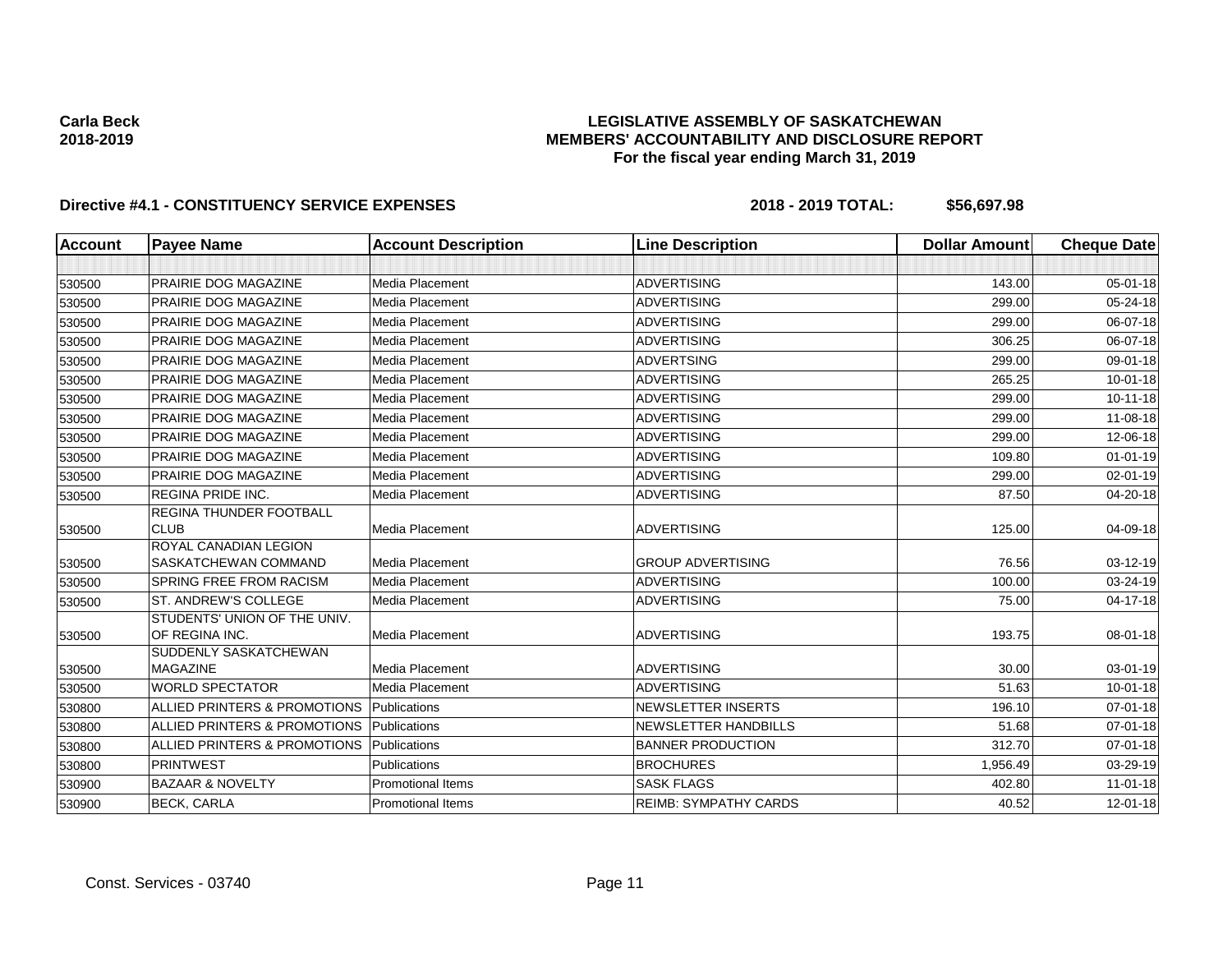## **LEGISLATIVE ASSEMBLY OF SASKATCHEWAN MEMBERS' ACCOUNTABILITY AND DISCLOSURE REPORT For the fiscal year ending March 31, 2019**

| <b>Account</b> | <b>Payee Name</b>                  | <b>Account Description</b>                                        | <b>Line Description</b>            | <b>Dollar Amount</b> | <b>Cheque Date</b> |
|----------------|------------------------------------|-------------------------------------------------------------------|------------------------------------|----------------------|--------------------|
|                |                                    |                                                                   |                                    |                      |                    |
|                | <b>ROYAL CANADIAN LEGION</b>       |                                                                   |                                    |                      |                    |
| 530900         | BRANCH NO. 001                     | <b>Promotional Items</b>                                          | <b>PROMOTIONAL ITEMS</b>           | 45.00                | 11-07-18           |
| 530900         | TRUSCOTT, CHRISTINE E.             | <b>Promotional Items</b>                                          | <b>REIMB: MISC OFFICE SUPPLIES</b> | 326.48               | $12 - 01 - 18$     |
| 542000         | OXELGREN, CORY                     | Travel                                                            | CA TRAVEL FEB 24-26 2019           | 429.23               | 03-01-19           |
| 543201         | LEGISLATIVE FOOD SERVICE           | Deputy Minister/Ministry Head Business<br>Expenses - Refreshments | <b>STUDENT DRINKS</b>              | 10.60                | 02-01-19           |
|                |                                    | Deputy Minister/Ministry Head Business                            |                                    |                      |                    |
| 543201         | LEGISLATIVE FOOD SERVICE           | Expenses - Refreshments                                           | <b>STUDENT DRINKS</b>              | 63.60                | 02-01-19           |
| 543201         | LEGISLATIVE FOOD SERVICE           | Deputy Minister/Ministry Head Business<br>Expenses - Refreshments | <b>STUDENT DRINKS</b>              | 37.10                | 02-01-19           |
| 543201         | LEGISLATIVE FOOD SERVICE           | Deputy Minister/Ministry Head Business<br>Expenses - Refreshments | <b>STUDENT DRINKS</b>              | 25.44                | 02-01-19           |
| 550100         | ALLIED PRINTERS & PROMOTIONS       | <b>Printed Forms</b>                                              | <b>BUSINESS CARDS</b>              | 84.80                | 10-05-18           |
| 550100         | ALLIED PRINTERS & PROMOTIONS       | <b>Printed Forms</b>                                              | <b>MAILING LABELS</b>              | 115.50               | 02-01-19           |
| 555000         | <b>BECK, CARLA</b>                 | Other Material and Supplies                                       | REIMB: PHONE ACCESSORIES/GAZEBO    | 245.54               | 07-01-18           |
| 555000         | <b>BECK, CARLA</b>                 | Other Material and Supplies                                       | <b>REIMB: OFFICE KEYS</b>          | 11.36                | $10-12-18$         |
| 555000         | <b>BECK, CARLA</b>                 | Other Material and Supplies                                       | <b>REIMB: OFFICE SUPPLIES</b>      | 36.99                | 03-28-19           |
| 555000         | <b>CULLIGAN WATER CONDITIONING</b> | Other Material and Supplies                                       | <b>WATER COOLER RENTAL</b>         | 21.70                | 05-01-18           |
| 555000         | <b>CULLIGAN WATER CONDITIONING</b> | <b>Other Material and Supplies</b>                                | <b>WATER COOLER RENTAL</b>         | 10.60                | $07 - 01 - 18$     |
| 555000         | <b>CULLIGAN WATER CONDITIONING</b> | Other Material and Supplies                                       | <b>WATER COOLER RENTAL</b>         | 10.60                | 08-01-18           |
| 555000         | <b>CULLIGAN WATER CONDITIONING</b> | <b>Other Material and Supplies</b>                                | <b>WATER DELIVERY</b>              | 80.70                | 09-01-18           |
| 555000         | <b>CULLIGAN WATER CONDITIONING</b> | Other Material and Supplies                                       | <b>WATER COOLER RENTAL</b>         | 10.60                | $10 - 01 - 18$     |
| 555000         | <b>CULLIGAN WATER CONDITIONING</b> | Other Material and Supplies                                       | <b>WATER COOLER RENTAL</b>         | 10.60                | $11 - 01 - 18$     |
| 555000         | <b>CULLIGAN WATER CONDITIONING</b> | Other Material and Supplies                                       | <b>WATER COOLER RENTAL</b>         | 10.60                | $12 - 01 - 18$     |
| 555000         | <b>CULLIGAN WATER CONDITIONING</b> | Other Material and Supplies                                       | WATER COOLER RENTAL JAN 2019       | 21.70                | $01 - 01 - 19$     |
| 555000         | <b>CULLIGAN WATER CONDITIONING</b> | Other Material and Supplies                                       | <b>WATER COOLER RENTAL</b>         | 7.40                 | $02 - 01 - 19$     |
| 555000         | <b>CULLIGAN WATER CONDITIONING</b> | Other Material and Supplies                                       | <b>WATER COOLER RENTAL</b>         | 49.10                | 03-31-19           |
| 555000         | POWERLAND COMPUTERS LTD.           | Other Material and Supplies                                       | <b>MISC OFFICE SUPPLIES</b>        | 104.94               | 02-01-19           |
| 555000         | POWERLAND COMPUTERS LTD.           | Other Material and Supplies                                       | IT SUPPORT & OFFICE SUPPLIES       | 84.54                | 03-01-19           |
| 555000         | <b>SUPREME BASICS</b>              | Other Material and Supplies                                       | <b>MISC OFFICE SUPPLIES</b>        | 313.81               | $11-01-18$         |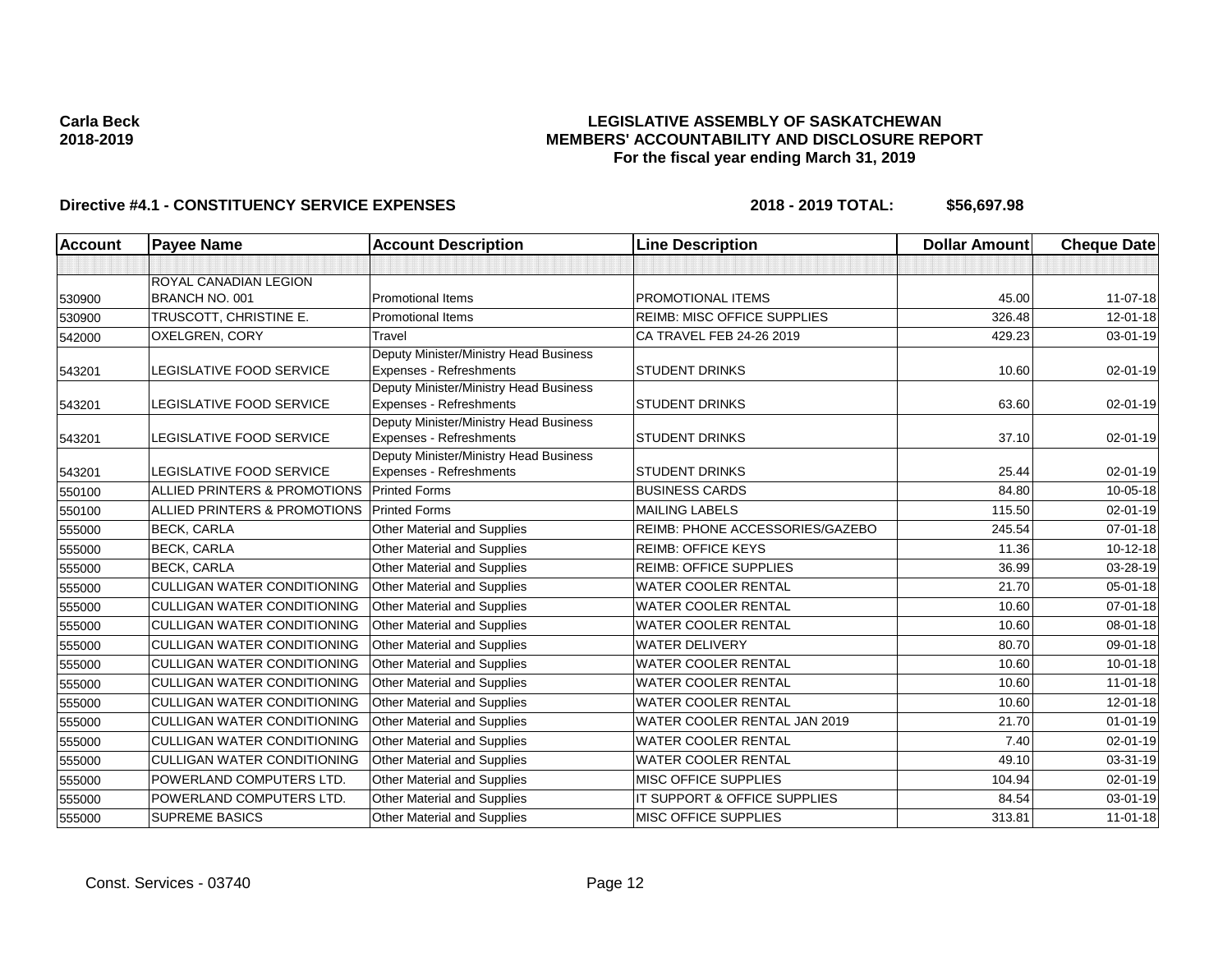## **LEGISLATIVE ASSEMBLY OF SASKATCHEWAN MEMBERS' ACCOUNTABILITY AND DISCLOSURE REPORT For the fiscal year ending March 31, 2019**

| <b>Account</b> | <b>Payee Name</b>        | <b>Account Description</b>           | <b>Line Description</b>            | <b>Dollar Amount</b> | <b>Cheque Datel</b> |
|----------------|--------------------------|--------------------------------------|------------------------------------|----------------------|---------------------|
|                |                          |                                      |                                    |                      |                     |
| 555000         | <b>ISUPREME BASICS</b>   | Other Material and Supplies          | MISC OFFICE SUPPLIES               | 13.98                | $12 - 01 - 18$      |
| 555000         | <b>SUPREME BASICS</b>    | Other Material and Supplies          | MISC OFFICE SUPPLIES               | 852.13               | $02 - 01 - 19$      |
| 555000         | <b>SUPREME BASICS</b>    | Other Material and Supplies          | MISC OFFICE SUPPLIES               | 534.39               | 03-18-19            |
| 555000         | <b>ISUPREME BASICS</b>   | <b>Other Material and Supplies</b>   | MISC OFFICE SUPPLIES               | 180.19               | 03-19-19            |
| 555000         | <b>SUPREME BASICS</b>    | <b>Other Material and Supplies</b>   | MISC OFFICE SUPPLIES               | 30.73                | $03 - 26 - 19$      |
| 555000         | TRUSCOTT, CHRISTINE E.   | Other Material and Supplies          | MISC OFFICE SUPPLIES               | 8.38                 | $05 - 01 - 18$      |
| 555000         | TRUSCOTT, CHRISTINE E.   | Other Material and Supplies          | MISC OFFICE SUPPLIES               | 122.68               | $06 - 01 - 18$      |
| 555000         | TRUSCOTT, CHRISTINE E.   | Other Material and Supplies          | MISC OFFICE SUPPLIES               | 7.76                 | $07 - 01 - 18$      |
| 555000         | TRUSCOTT, CHRISTINE E.   | Other Material and Supplies          | MISC OFFICE SUPPLIES               | 136.33               | $07 - 01 - 18$      |
| 555000         | TRUSCOTT, CHRISTINE E.   | Other Material and Supplies          | MISC OFFICE SUPPLIES               | 10.26                | $10 - 11 - 18$      |
| 555000         | TRUSCOTT, CHRISTINE E.   | <b>Other Material and Supplies</b>   | <b>REIMB: MISC OFFICE SUPPLIES</b> | 10.53                | $12 - 01 - 18$      |
| 564300         | POWERLAND COMPUTERS LTD. | Computer Hardware - Exp.             | <b>DESKTOP &amp; MONITOR</b>       | 1,689.55             | $02 - 01 - 19$      |
| 565200         | <b>SUPREME BASICS</b>    | Office Furniture and Equipment - Exp | CORKBOARD&COFFEE CARAFE            | 582.97               | 04-03-18            |
| 588950         |                          |                                      | PREPAID EXPENSE ADJUSTMENT         | 795.00               | $04 - 12 - 18$      |
|                |                          |                                      |                                    |                      |                     |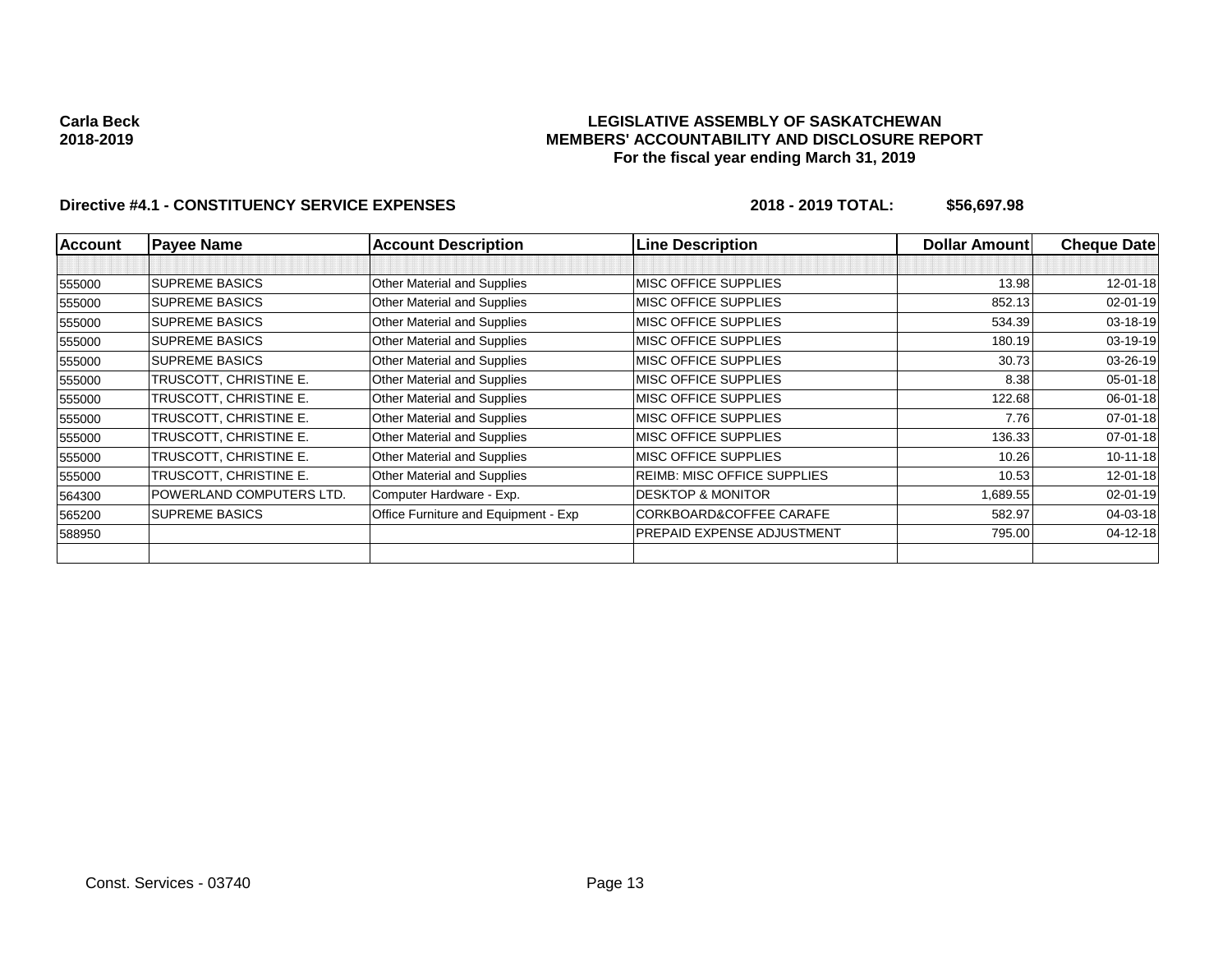## **LEGISLATIVE ASSEMBLY OF SASKATCHEWAN MEMBERS' ACCOUNTABILITY AND DISCLOSURE REPORT For the fiscal year ending March 31, 2019**

# Directive #6 - CONSTITUENCY ASSISTANT EXPENSES 2018 - 2018 - 2019 TOTAL: \$63,530.91

| <b>Account</b> | <b>Payee Name</b>      | <b>Account Description</b>    | <b>Dollar Amount</b> | <b>Cheque Date</b> |
|----------------|------------------------|-------------------------------|----------------------|--------------------|
|                |                        |                               |                      |                    |
| 513000         | TRUSCOTT, CHRISTINE E. | Out-of-Scope Permanent        | 0.00                 | 04-10-18           |
| 513000         | TRUSCOTT, CHRISTINE E. | Out-of-Scope Permanent        | 2213.42              | 04-24-18           |
| 513000         | TRUSCOTT, CHRISTINE E. | Out-of-Scope Permanent        | 2,213.42             | 05-08-18           |
| 513000         | TRUSCOTT, CHRISTINE E. | Out-of-Scope Permanent        | 2,213.42             | 05-23-18           |
| 513000         | TRUSCOTT, CHRISTINE E. | Out-of-Scope Permanent        | 2213.42              | 06-05-18           |
| 513000         | TRUSCOTT, CHRISTINE E. | Out-of-Scope Permanent        | 2,213.42             | 06-13-18           |
| 513000         | TRUSCOTT, CHRISTINE E. | Out-of-Scope Permanent        | 2,213.42             | 06-27-18           |
| 513000         | TRUSCOTT, CHRISTINE E. | Out-of-Scope Permanent        | 2,213.42             | $07 - 11 - 18$     |
| 513000         | TRUSCOTT, CHRISTINE E. | Out-of-Scope Permanent        | 2,213.42             | 07-25-18           |
| 513000         | TRUSCOTT, CHRISTINE E. | Out-of-Scope Permanent        | 2213.42              | 08-08-18           |
| 513000         | TRUSCOTT, CHRISTINE E. | Out-of-Scope Permanent        | 2,213.42             | 08-22-18           |
| 513000         | TRUSCOTT, CHRISTINE E. | Out-of-Scope Permanent        | 2213.42              | 09-05-18           |
| 513000         | TRUSCOTT, CHRISTINE E. | Out-of-Scope Permanent        | 2,213.42             | 09-19-18           |
| 513000         | TRUSCOTT, CHRISTINE E. | Out-of-Scope Permanent        | 2,213.42             | 10-03-18           |
| 513000         | TRUSCOTT, CHRISTINE E. | Out-of-Scope Permanent        | 2,213.42             | $10 - 17 - 18$     |
| 514000         | JEDLIC, DONALD W       | Casual/Term                   | $\Omega$             | 04-10-18           |
| 514000         | JEDLIC, DONALD W       | Casual/Term                   | 287.43               | 06-13-18           |
| 514000         | JEDLIC, DONALD W       | Casual/Term                   | 168.24               | 06-27-18           |
| 514000         | JEDLIC, DONALD W       | Casual/Term                   | 673.00               | 08-08-18           |
| 514300         | OXELGREN, CORY W.      | Part-Time/Permanent Part-Time | 1425.69              | $11 - 01 - 18$     |
| 514300         | OXELGREN, CORY W.      | Part-Time/Permanent Part-Time | 1,166.47             | $11 - 14 - 18$     |
| 514300         | OXELGREN, CORY W.      | Part-Time/Permanent Part-Time | 1,198.87             | $11 - 28 - 18$     |
| 514300         | OXELGREN, CORY W.      | Part-Time/Permanent Part-Time | 1,360.88             | 12-12-18           |
| 514300         | OXELGREN, CORY W.      | Part-Time/Permanent Part-Time | 1166.47              | $12 - 27 - 18$     |
| 514300         | OXELGREN, CORY W.      | Part-Time/Permanent Part-Time | 816.52               | 01-09-19           |
| 514300         | OXELGREN, CORY W.      | Part-Time/Permanent Part-Time | 1,166.47             | $01 - 23 - 19$     |
| 514300         | OXELGREN, CORY W.      | Part-Time/Permanent Part-Time | 1315.53              | 02-06-19           |
| 514300         | OXELGREN, CORY W.      | Part-Time/Permanent Part-Time | 1,166.47             | 02-20-19           |
| 514300         | OXELGREN, CORY W.      | Part-Time/Permanent Part-Time | 1,283.12             | 03-06-19           |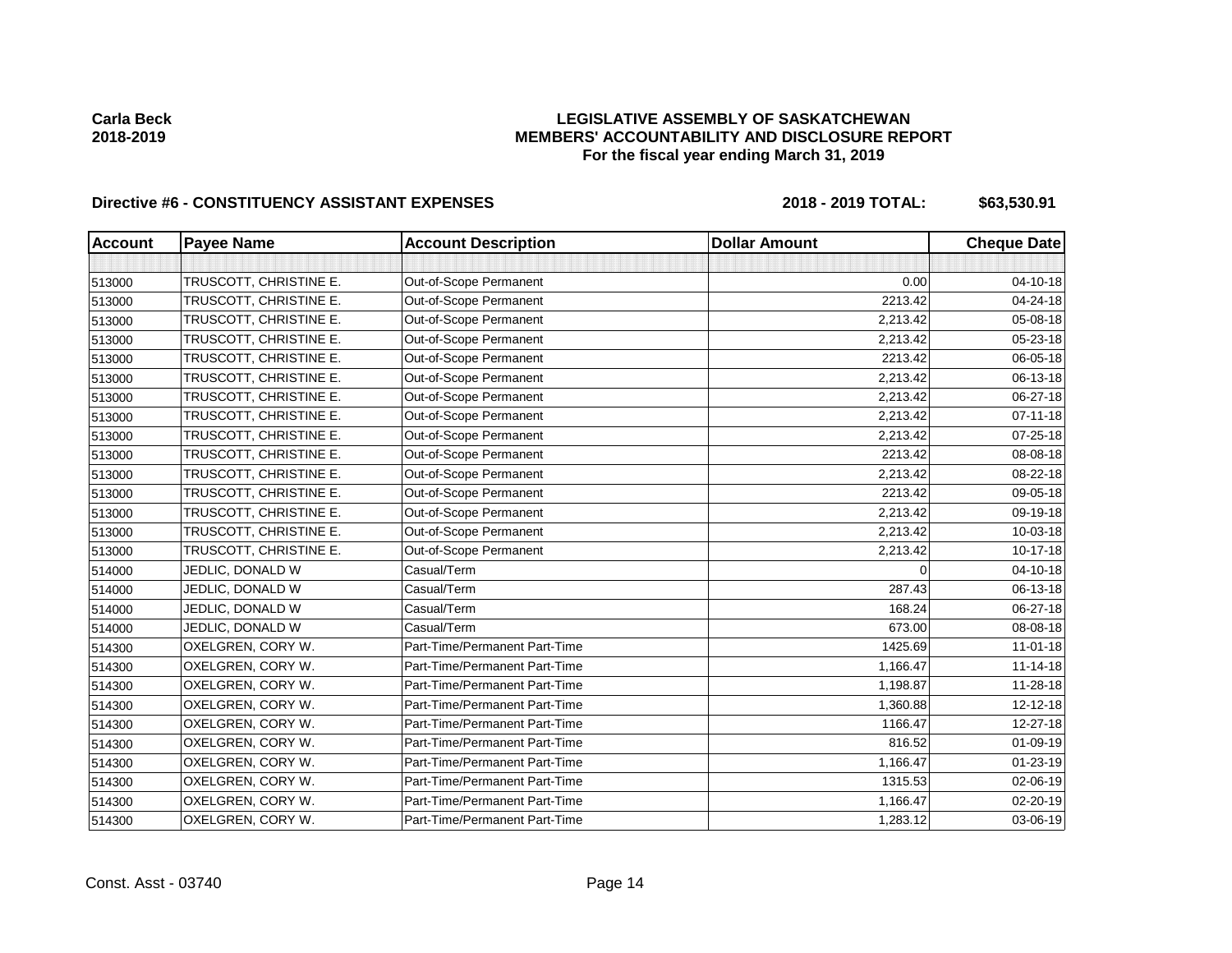## **LEGISLATIVE ASSEMBLY OF SASKATCHEWAN MEMBERS' ACCOUNTABILITY AND DISCLOSURE REPORT For the fiscal year ending March 31, 2019**

# Directive #6 - CONSTITUENCY ASSISTANT EXPENSES 2018 - 2018 - 2019 TOTAL: \$63,530.91

| <b>Account</b> | <b>Payee Name</b>      | <b>Account Description</b>                    | <b>Dollar Amount</b> | <b>Cheque Date</b> |
|----------------|------------------------|-----------------------------------------------|----------------------|--------------------|
|                |                        |                                               |                      |                    |
| 514300         | OXELGREN, CORY W.      | Part-Time/Permanent Part-Time                 | 1283.12              | 03-20-19           |
| 514300         | OXELGREN, CORY W.      | Part-Time/Permanent Part-Time                 | 1,519.85             | 04-03-19           |
| 514300         | TRUSCOTT, CHRISTINE E. | Part-Time/Permanent Part-Time                 | 1,166.47             | $11 - 01 - 18$     |
| 514300         | TRUSCOTT, CHRISTINE E. | Part-Time/Permanent Part-Time                 | 1,166.47             | $11 - 14 - 18$     |
| 514300         | TRUSCOTT, CHRISTINE E. | Part-Time/Permanent Part-Time                 | 1,049.83             | 11-28-18           |
| 514300         | TRUSCOTT, CHRISTINE E. | Part-Time/Permanent Part-Time                 | 1,166.47             | 12-12-18           |
| 514300         | TRUSCOTT, CHRISTINE E. | Part-Time/Permanent Part-Time                 | 1,283.12             | 12-27-18           |
| 514300         | TRUSCOTT, CHRISTINE E. | Part-Time/Permanent Part-Time                 | 816.52               | 01-09-19           |
| 514300         | TRUSCOTT, CHRISTINE E. | Part-Time/Permanent Part-Time                 | 1,166.47             | $01 - 23 - 19$     |
| 514300         | TRUSCOTT, CHRISTINE E. | Part-Time/Permanent Part-Time                 | 1,166.47             | 02-06-19           |
| 514300         | TRUSCOTT, CHRISTINE E. | Part-Time/Permanent Part-Time                 | 1166.47              | 02-20-19           |
| 514300         | TRUSCOTT, CHRISTINE E. | Part-Time/Permanent Part-Time                 | 1,633.07             | 03-06-19           |
| 514300         | TRUSCOTT, CHRISTINE E. | Part-Time/Permanent Part-Time                 | 1,283.12             | 03-20-19           |
| 514300         | TRUSCOTT, CHRISTINE E. | Part-Time/Permanent Part-Time                 | 1,166.47             | 04-03-19           |
| 519900         | None (Default)         | Change in Y/E Accrued Empl Leave Entitlements | 2,313.95             | 04-08-19           |